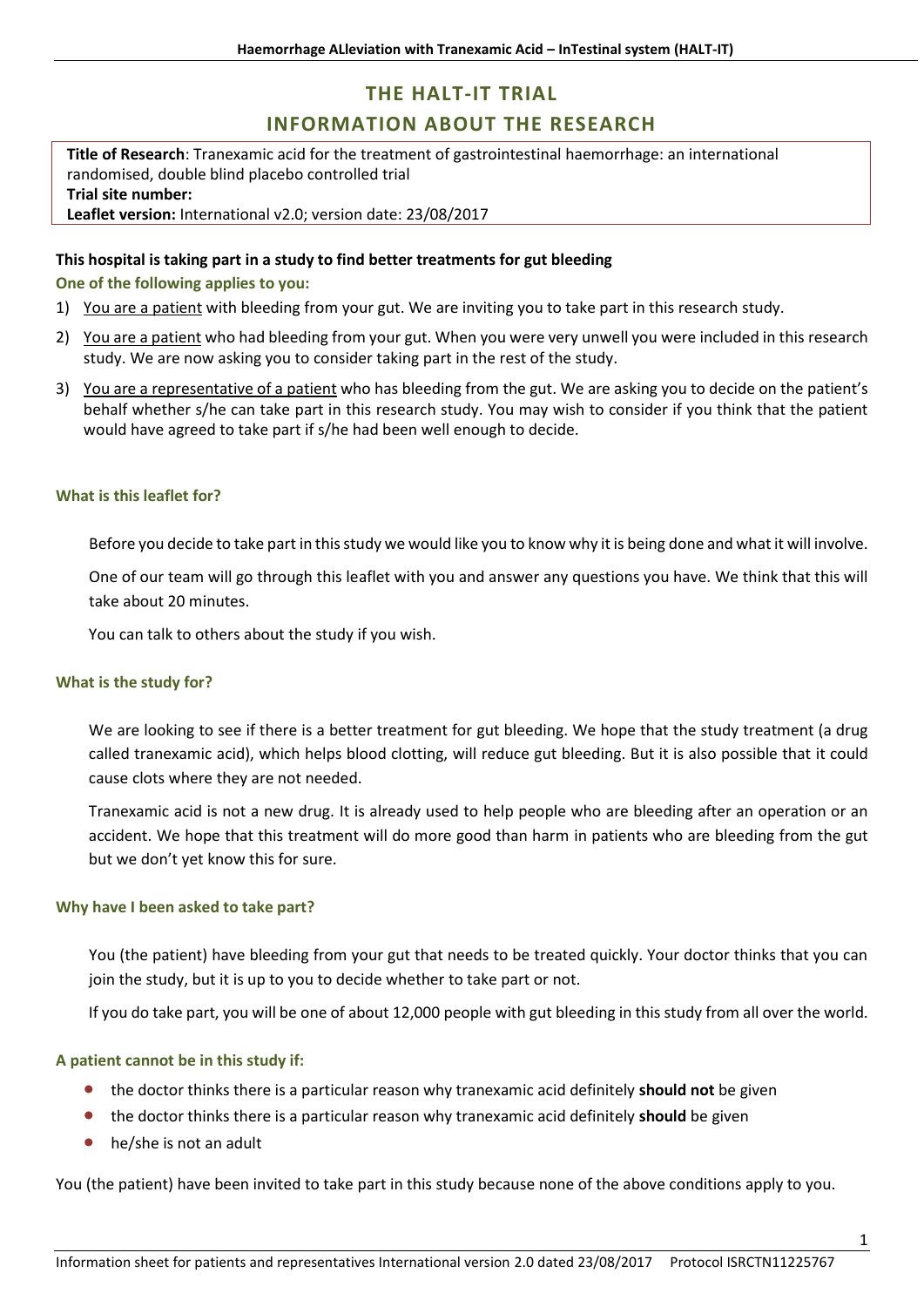#### **Do I have to take part?**

No. It is up to you to decide to take part or not. If you don't want to take part, your doctor will still care for you and give you all the other treatments you need.

# **How does the study work?**

We don't know if giving tranexamic acid as well as all the usual treatments for gut bleeding will be better or not. The best way to find out is to see how people who are given it do, compared to people who are not. To do this, the people taking part in the study will be put into one of two groups. One group will get the study treatment (tranexamic acid). The other group will get a dummy treatment (a placebo). Which group a person is put into is decided randomly and each person has an equal chance of being put into either group. The study treatment and the dummy treatment look the same, so you and your doctor will not know which group you are in.

# **What will happen to me if I take part?**

You will get all the usual treatments to help your bleeding. You will also be given one of the study treatments (tranexamic acid or placebo). You will start this treatment straight away. It will be given to you through a drip over 24 hours. The study treatment is free. You will not need any extra tests or to spend longer in hospital because of the study.

We will give you this leaflet to keep and ask you to sign a consent form.

We would also like to send a letter to let your personal doctor know that you are taking part in the study.

#### **What will happen afterwards?**

We will want to know about your health after leaving hospital. Before you go home you will be given a card to take with you. If you see a doctor or nurse for an illness within a month of coming into hospital, you should show them the card.

# **Will I be hurt by taking part?**

Other studies suggest that the study treatment (tranexamic acid) doesn't cause unwanted blood clots and there are no bad side effects with short term use, but we do not know if this will be the same for people with your condition. Your doctor will watch you and give you the best available care if there are any problems. They will also tell the people running the study.

#### **Will I gain from taking part?**

We do not know if this study will help you. But it will help doctors treat people who have gut bleeding in the future.

#### **Can I change my mind about taking part?**

Yes. If you change your mind about taking part, you just need to tell your doctor that you don't want to be in the study any more. You can do this at any time. Your doctor will still care for you and give you all the other treatments you need. We hope that you will still let us use the information about how you got on, but if you do not want us to use it please tell your doctor.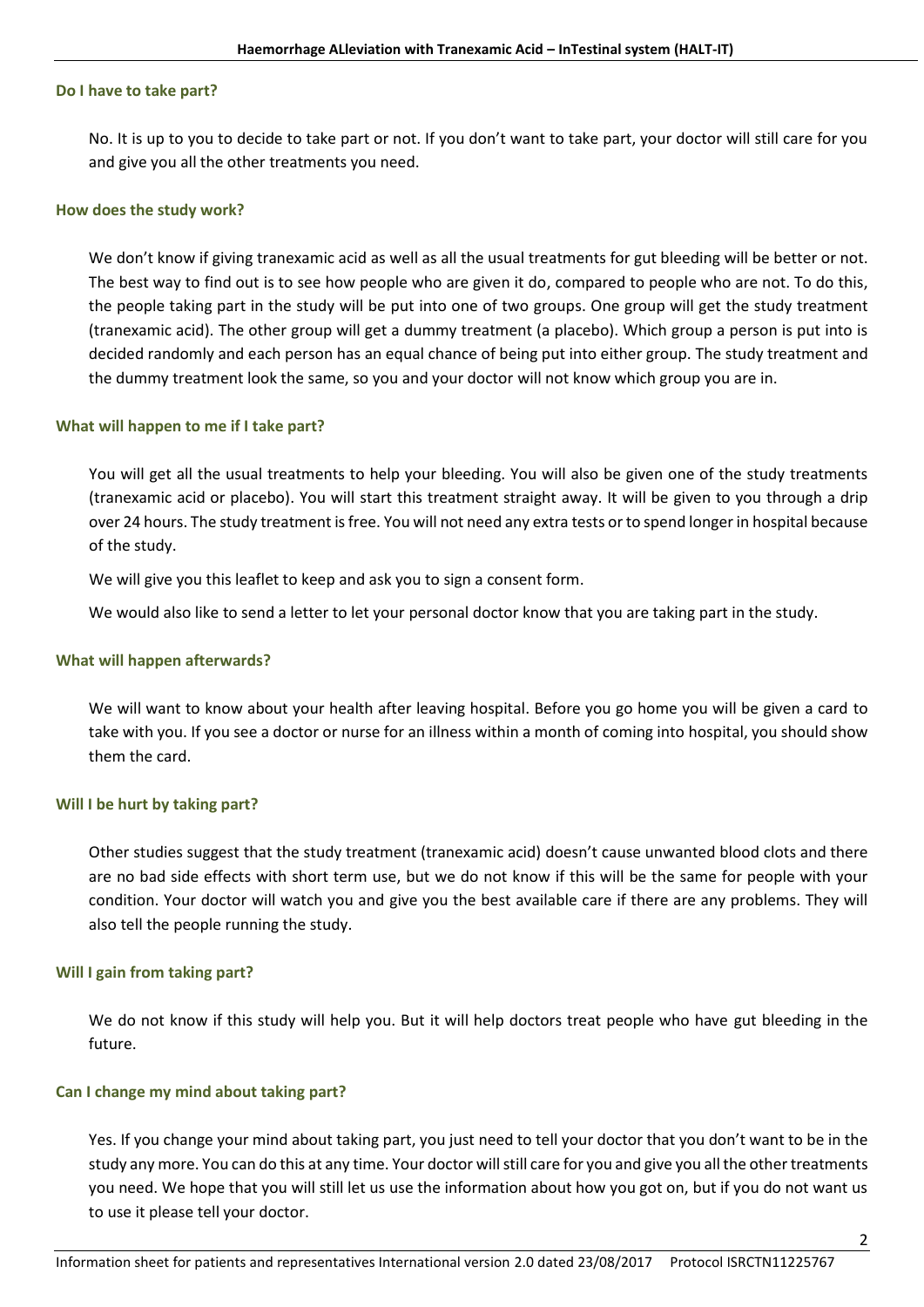# **What information will be collected about me?**

Details about your bleeding, the medicines you get and how you get on will be written down.

Staff at the main office in London may also want to collect a copy of your signed consent form. This will help them to ensure that the study is being carried out correctly.

# **Will my information be kept private?**

All information collected about you will be kept private. People allowed to look at the information will be the doctors running the study, the staff at the main office in London and authorities who check that the study is being carried out properly.

Your doctor will send some details about you to the study team in London who will store it securely. Your personal details will be kept in a different safe place to the other study information and will be destroyed within five years of the end of the study.

The study results will be published in a medical journal so that other doctors can learn from them. Your personal information will not be included in the study report and there is no way that you can be identified from it.

The study data will be made available to researchers worldwide so that it can be used to improve medical knowledge and patient care. Your personal information will not be included and there is no way that you can be identified.

# **Who is in charge of this study?**

The study is run by a team at the London School of Hygiene & Tropical Medicine at the University of London.

# **Who is paying for this study?**

The study is paid for by the Government of United Kingdom. Your doctor is not being paid for including patients in this study. Only costs related to doing the trial will be provided.

# **Who has checked this study?**

To look after your interests, this study has been carefully checked by an independent group of people called a Research Ethics Committee. They agreed that it is okay for us to ask people to take part.

# **Will I be able to find out what the study results are?**

The study should end in the year 2020. If you would like to have a summary of the results of this study when it has ended, please let the doctor treating you know.

You can also visit the study's website to see the progress of the study ([haltit.Lshtm.ac.uk\)](http://ctu4.lshtm.ac.uk/haltit).

# **Who can I talk to if I have any other questions or concerns?**

You can talk to your doctors and nurses about the study. They will do their best to answer your questions. You can also speak to Dr [insert name] who is in charge of this study at your hospital. You can write to [him/her] at [address] or phone on [number].

If you remain unhappy you can make a formal complaint to the hospital director and/or the Ethics Committee which approved this trial at this hospital. Your doctor can give you details on how to do this.